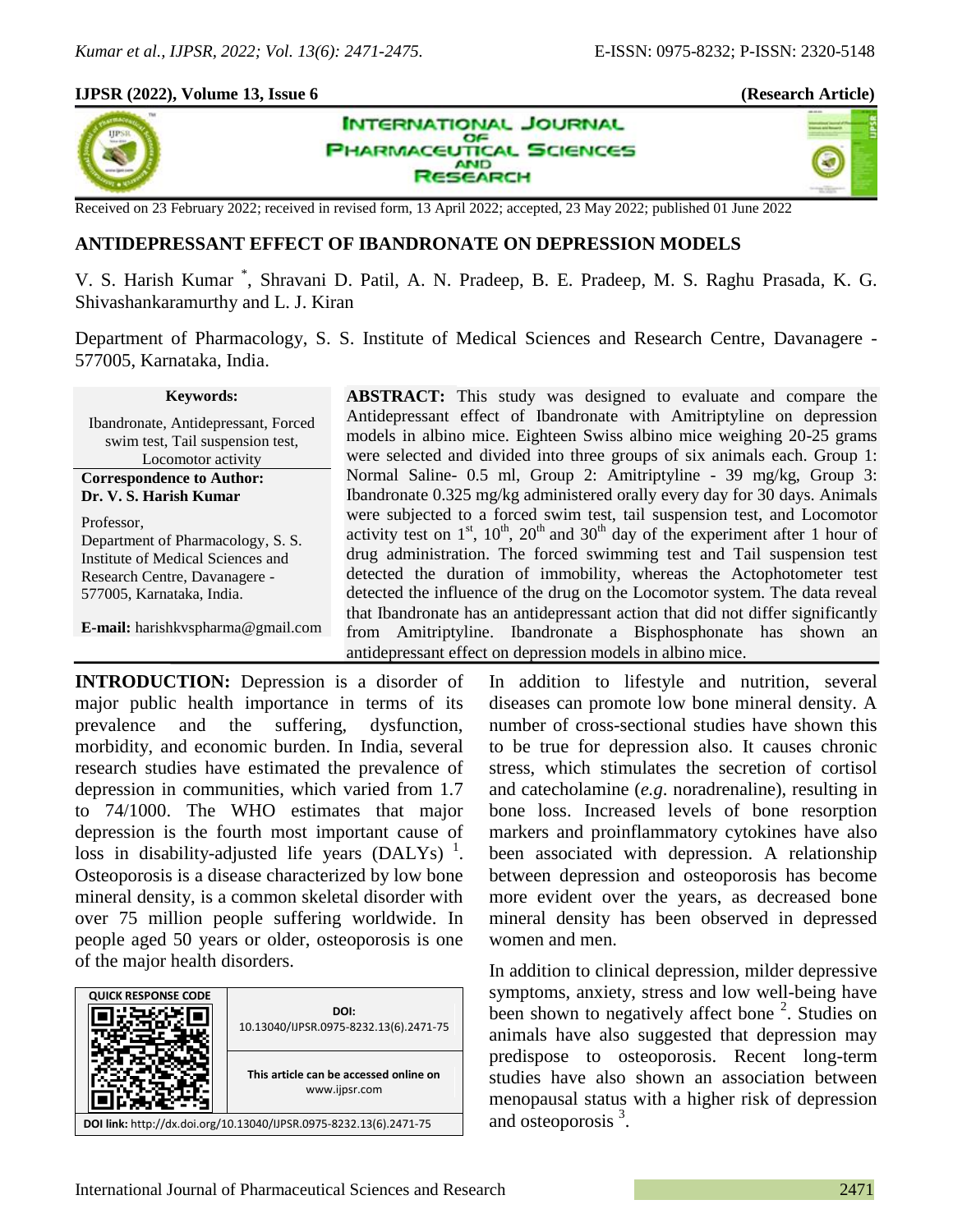Tricyclic antidepressants and Selective serotonin reuptake inhibitors have been the treatment options available for treating osteoporotic patients with depression 4 . About one-third of these patients do not respond primarily to antidepressant treatment or progressively become resistant to treatment or show relapse. They also have slow therapeutic onset and low remission rates, as Fava and Davidson<sup>5</sup>.

Bisphosphonates (BPNs) are commonly used in the treatment of osteoporosis to reduce the risk of fractures. The positive effect of Bisphosphonates in improving depression is an area of research in recent years. A study showing the effect of Etidronate on depression paradigms in Swiss albino mice and Wistar rats has been done. From the results, it was concluded that Etidronate can have antidepressant activity. Based on experimental and observational studies, there appears to be a role of Etidronate in depression <sup>6</sup>.

Application of Bisphosphonates, especially Etidronate, in the treatment of depression along with osteoporosis is studied, but there are no studies on Ibandronate it's a new Bisphosphonate. Hence, the present study was designed to evaluate the antidepressant effect of Ibandronate In depression models of Swiss albino mice. The drug antidepressant effect was tested by subjecting the mice to experimental models of depression, such as the Forced swimming test (FST)  $\tau$  Tail suspension test (TST) <sup>8</sup> influence on Locomotor system was also detected by carrying out the Actophotometer test<sup>9</sup>.

**MATERIALS & METHODS:** This research study was approved by IAEC, SSIMSRC.(No. 02/IAEC/SSIMS&RC/2019).

# **Requirements:**

**Animals**: Swiss albino mice (n=18), weighing about 20-25gm, were included in the study. The mice were housed in autoclavable polypropylene cages over husk beddings under a controlled environment: Temperature  $(23 \pm 4)$  and Humidity  $(50 \pm 10\%)$  in a 12 h light 12 hours dark cycle. All the experiments were conducted under strictly controlled and pathogen-free conditions. The mice were provided with standard mice pellet chow feed and water *ad libitum*.

**Drugs:** Amitriptyline, Ibandronate.

**Instruments:** Actophotometer, Plexiglas cylinder.

**Other Requirements**: Normal saline, *etc.*,

**Experimental Procedure:** Animals were divided into three groups of six animals each, as follows:

**Group 1:** Control – (Normal saline - 0.5 ml). **Group 2:** Standard – (Amitriptyline - 39 mg/kg). **Group 3:** Test – (Ibandronate group - 0.325 mg/kg).

**Dosage:** Standard and test drugs were administered orally by dissolving in normal saline for groups 2 and 3, respectively. Clinical doses of these drugs were converted into mouse-equivalent doses by Paget and Barnes method  $10$ . The effect of each drug on animals was individually evaluated and compared between the groups and within the group. The animals had been allowed to acclimatize for 10 days before starting the experiment. The drugs were given every day for 30 days (Experimental period). Forced swim test, Tail suspension test, and Locomotor activity test were done on  $1<sup>st</sup>$ day,  $10<sup>th</sup>$ day,  $20<sup>th</sup>$ day, and  $30<sup>th</sup>$ day of the experiment after 1 hour of administration of drugs. Behavioural changes were monitored, assessed, and evaluated throughout the treatment phase.

**Forced Swim Test:** Is frequently used to evaluate potential antidepressant activities in experimental models. Immobility is produced during prolonged periods of forced swimming. Mice were forced to swim in a restricted space from which they cannot escape and induced into a characteristic behaviour of immobility. This behaviour reflects a state of despair that few therapeutically effective agents can reduce in human depression. The potential antidepressants reduce the duration of immobility and increase the escaping behaviour such as climbing and swimming. A transparent Plexiglas cylinder of 20 cm diameter and 50 cm height was used for the study. A water level of 20 cm was maintained in the cylinder throughout the experiment. One day before the experiment, the animals were subjected individually to forced swims for a period of 15 minutes. On the day of the experiment, animals were placed separately in a water-filled glass cylinder for 6 min.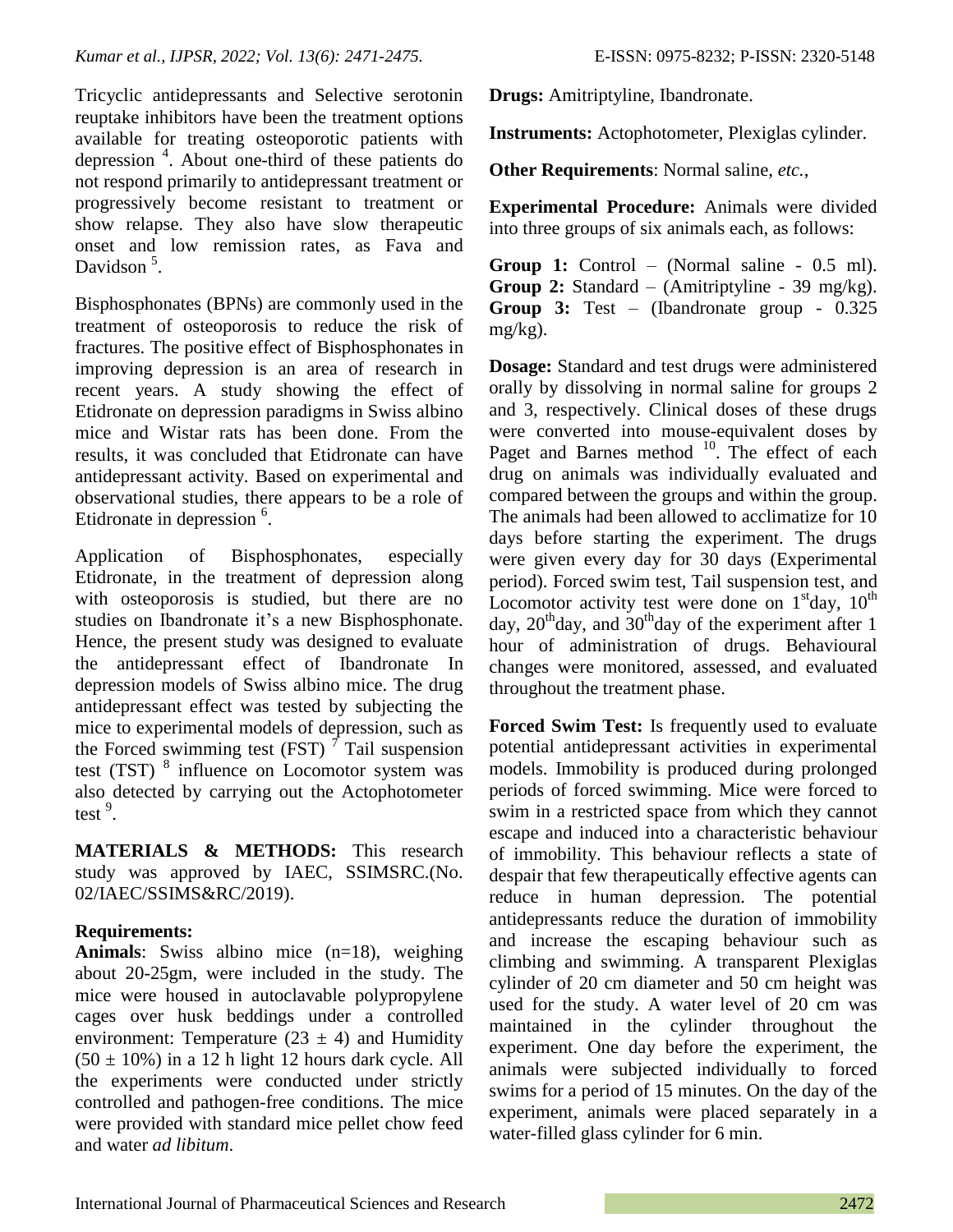The duration of immobility during last five minutes of forced swim was calculated by subtracting total time (5min) from time spent in escaping behaviour. Climbing is defined as upward-directed movements of the forepaws by the side of the swim chamber  $\&$ swimming is considered as movements throughout the swim chamber<sup>7</sup>.

**Tail Suspension Test:** This test is a facile means of evaluating potential antidepressants. When subjected to unavoidable and inescapable stress, the immobility displayed by rodents has been hypothesized to reflect behavioural despair, which may reflect depressive disorders in humans. Clinically effective antidepressants reduce the immobility that mice display after active and unsuccessful attempts to escape when suspended by the tail. Mice were suspended on the edge of a shelf 58 cm above a table top by adhesive tape placed approximately 1 cm from the tip of the tail. The duration of immobility was noted during 5 minutes period and compared with control and standard groups. Animals were considered immobile if it did not show any movement of body and remained hanging passively for at least 1 min<sup>8</sup>.

**Locomotor Activity:** It helps to rule out any influence of the drugs on the locomotor system, which may affect immobility. The locomotor and behavioural activity was measured using the Actophotometer. The apparatus consisted of a rectangular cage with perforated metal flooring designed for recording the walking and running movements of small animals like mice and rats. An array of infrared lamps were placed on one side of the chamber inside, with corresponding photo-cells connected to a digital counter placed on the opposite side. Thus any interruption of the light beams was displayed by the digital counter. Infrared lights were used because the animal will perceive visible light that might influence its behaviour. This apparatus operated on photoelectric cells connected in a circuit with a counter. The locomotor activity of mice was recorded when the beam of light falling on the photo-cell got cut off by it. Mice were placed in the center of the apparatus for 5 min. The device electronically counted the number of times the infrared beams were interrupted by the movement of the animal, which in turn was the measure of the locomotor activity<sup>9</sup>.

**RESULTS:** The results were obtained by subjecting the collected data to One way ANOVA test followed by Tukey's posthoc test. P-value <  $0.05$  was considered less significant, P-value  $< 0.01$ was considered significant and  $P$ -value  $< 0.001$  was considered highly significant.

| Duration of immobility in Forced Swimming Test(Time in min) |                                                |                                                 |                                                |  |  |  |
|-------------------------------------------------------------|------------------------------------------------|-------------------------------------------------|------------------------------------------------|--|--|--|
| Day                                                         | Group 1                                        | Group 2                                         | Group 3                                        |  |  |  |
| $\Lambda^{\text{th}}$                                       | $2.44 \pm 0.22$                                | $2.49 \pm 0.26$                                 | $2.46 \pm 0.24$                                |  |  |  |
| $10^{\text{th}}$                                            | $2.47 \pm 0.27$ c <sup>*</sup>                 | $2.13 \pm 0.28$ ac*                             | $2.28 \pm 0.42$ b*                             |  |  |  |
| 20 <sup>th</sup>                                            | $2.30 \pm 0.35$ b <sup>**</sup> c <sup>*</sup> | $1.71 \pm 0.47$ a <sup>**</sup> c <sup>*</sup>  | $2.12 \pm 0.34$ ab*                            |  |  |  |
| 30 <sup>th</sup>                                            | $2.46 \pm 0.31$ b*** c**                       | $1.48 \pm 0.27$ a <sup>***</sup> c <sup>*</sup> | $1.78 \pm 0.22$ a <sup>**</sup> b <sup>*</sup> |  |  |  |

**TABLE 1: EFFECT OF IBANDRONATE ON FORCED SWIMMING TEST IN ALBINO MICE**

n=6. Mean  $\pm$  S.D. a - compared with day '0', b - compared with group'2', c - compared with group '3' \* p < 0.05, \*\* p < 0.01, \*\*\*  $p < 0.001$ .

# **Within Group Comparison Table 1:**

**Group 1:** There was no significant difference observed in the variation of time of immobility compared to the  $0<sup>th</sup>$  day.

**Group 2:** A less significant decrease was noticed on  $10^{th}$  day compared to  $0^{th}$  day, which became significant by  $20^{\text{th}}$  day and highly significant by  $30<sup>th</sup>$  day.

**Group 3:** The decrease is less significant on  $20<sup>th</sup>$ day when compared to  $0<sup>th</sup>$  day. It becomes significant by the end of  $30<sup>th</sup>$  day.

# **Between Group Comparisons Table 1:**

**Compared to Group 2:** There was a significant increase on the  $20<sup>th</sup>$ day and a highly significant increase on  $30<sup>th</sup>$  day in group 1. Group 3 showed a consistently less significant increase on  $10^{th}$ ,  $20^{th} \&$  $30<sup>th</sup>$  day.

**Compared to Group 3:** In group 1**,** a less significant increase is observed on  $10^{th}$  and  $20^{th}$ day, along with a significant increase on  $30<sup>th</sup>$  day. In group 2, there was a less significant decrease on  $10^{th}$ ,  $20^{th}$  and 30th day.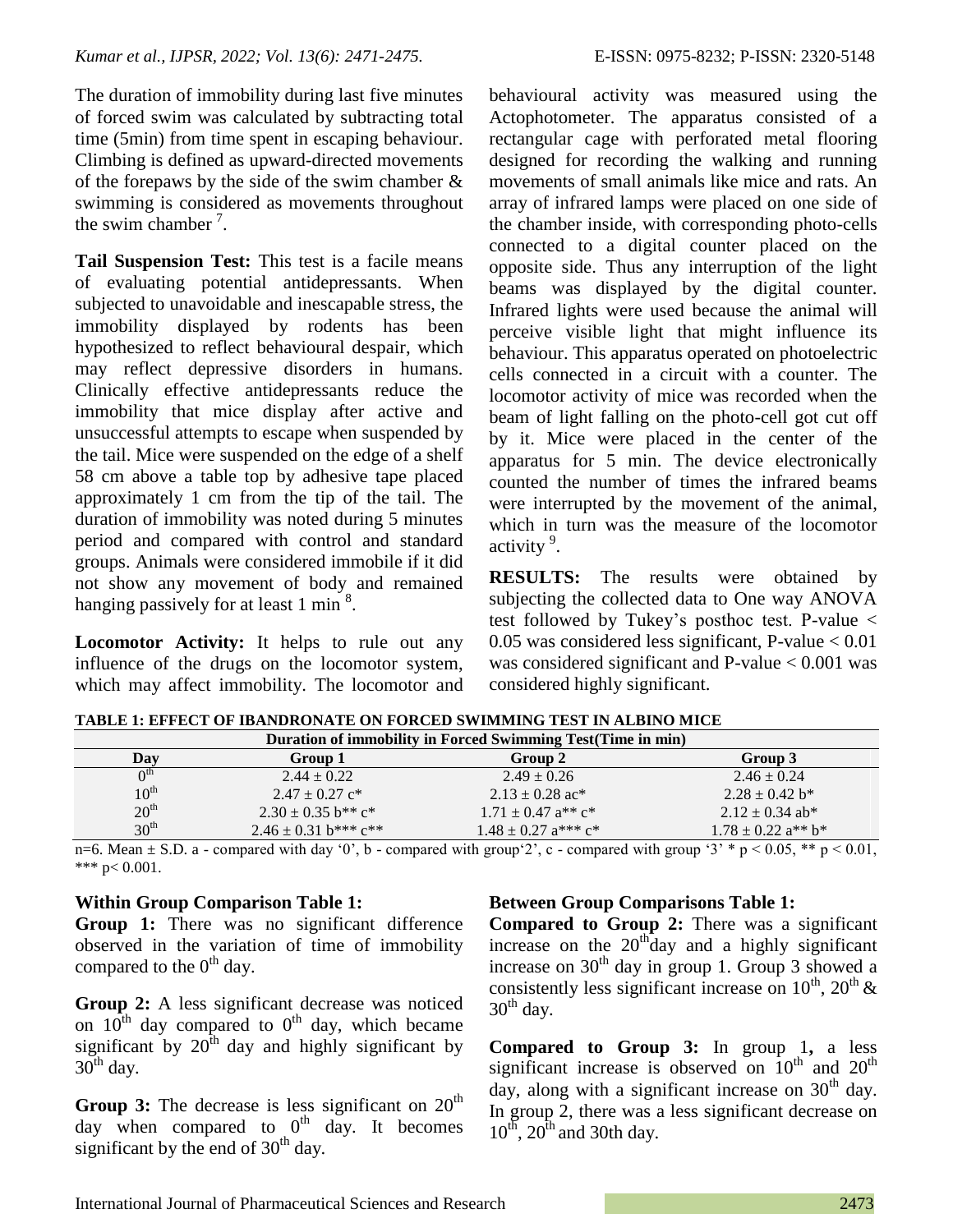| Duration of immobility in Tail Suspension Test (Time in min) |                                |                                                            |                                                |  |  |  |
|--------------------------------------------------------------|--------------------------------|------------------------------------------------------------|------------------------------------------------|--|--|--|
| Day                                                          | Group 1                        | Group 2                                                    | Group 3                                        |  |  |  |
| 0 <sup>th</sup>                                              | $2.12 \pm 0.38$                | $2.07 \pm 0.43$                                            | $2.25 \pm 0.25$                                |  |  |  |
| $10^{\text{th}}$                                             | $2.17 \pm 1.10$ c <sup>*</sup> | $1.94 \pm 0.39$                                            | $2.14 \pm 0.26$                                |  |  |  |
| 20 <sup>th</sup>                                             | $2.15 \pm 0.85$ bc*            | $1.58 \pm 0.21$ ac*                                        | $2.03 \pm 0.29$ ab*                            |  |  |  |
| 30 <sup>th</sup>                                             | $2.01 \pm 1.21$ bc**           | $1.53 \pm 0.30$ ac*                                        | $1.72 \pm 0.19$ a <sup>**</sup> b <sup>*</sup> |  |  |  |
| --<br>- - -                                                  | .                              | $\cdot$ $\cdot$<br>$\cdot$ $\cdot$<br>$\sim$ $\sim$ $\sim$ | $\sim$ $\sim$ $\sim$                           |  |  |  |

n=6. Mean  $\pm$  S.D. a - compared with day '0', b - compared with group'2', c - compared with group '3' \* p < 0.05, \*\* p < 0.01, \*\*\*  $p < 0.001$ .

#### **Within Group Comparison Table 2:**

**Group 1:** Significant alteration was not observed throughout experiment, in comparison to  $0<sup>th</sup>$  day.

**Group 2:** A less significant decrease than  $0<sup>th</sup>$  day was noted on  $20^{th}$  and  $30^{th}$  day.

**Group 3**: Variation was less significant decrease on  $20^{\text{th}}$  & significant on  $30^{\text{th}}$  day when compared to  $0^{\text{th}}$  day.

#### **Between Group Comparisons Table 2:**

**Compared to Group 2 –** Group 1 revealed a less significant increase on  $20<sup>th</sup>$  and a significant increase on  $30<sup>th</sup>$  day. A less significant increase was also found in group  $3$  on  $20^{th}$  and  $30^{th}$  day.

**Compared to Group 3 –** A less significant increase was present on  $10^{th}$  and  $20^{th}$  day, which became significant by  $30<sup>th</sup>$  day in group 1.

Group 2 has a less significant decrease on the  $20<sup>th</sup>$ and  $30<sup>th</sup>$  day.

| TABLE 3: EFFECT OF IBANDRONATE ON LOCOMOTOR ACTIVITY IN ALBINO MICE |  |  |
|---------------------------------------------------------------------|--|--|
|                                                                     |  |  |

| Actophotometer Test (Counts / 5 min) |                                                |                                                     |                    |  |  |  |
|--------------------------------------|------------------------------------------------|-----------------------------------------------------|--------------------|--|--|--|
| Day                                  | Group 1                                        | Group 2                                             | Group 3            |  |  |  |
| $\Omega^{\text{th}}$                 | $177.17 \pm 17.49$                             | $175.67 \pm 25.54$                                  | $177.67 \pm 36.20$ |  |  |  |
| $10^{\text{th}}$                     | $166.83 \pm 24.52$                             | $178.5 \pm 23.11$                                   | $179.33 \pm 34.56$ |  |  |  |
| 20 <sup>th</sup>                     | $181.67 \pm 29.79$                             | $182.1 \pm 24.73$                                   | $181.67 \pm 23.05$ |  |  |  |
| 30 <sup>th</sup>                     | $183.33 + 41.22$                               | $190.00 \pm 26.72$ a <sup>*</sup>                   | $185.33 \pm 19.94$ |  |  |  |
| $ -$<br>$\sim$ $\sim$                | $\cdots$<br>$\sim$ $\sim$ $\sim$ $\sim$ $\sim$ | $\cdot$ $\cdot$<br>$\cdot$ $\cdot$<br>$\sim$ $\sim$ | $\sqrt{2}$         |  |  |  |

n=6. Mean  $\pm$  S.D. a - compared with day '0', b - compared with group'2', c - compared with group '3' \* p < 0.05, \*\* p < 0.01, \*\*\* p< 0.001.

### **Within Group Comparison Table 3:**

**Group 1:** In comparison to  $0<sup>th</sup>$  day, the differences in performance were not statistically significant.

**Group 2:** A less significant increase in performance was seen on  $30<sup>th</sup>$  day compared to  $0<sup>th</sup>$ day.

Group 3: Compared to 0<sup>th</sup> day, there was no significant difference was seen on  $10^{th}$ ,  $20^{th}$  &  $30^{th}$ day.

#### **Between Group Comparisons Table 3:**

**Compared to Group 2:** There was no significant difference of Locomotor activity in group 1 and 3 when compared to group 2 on any of the experimental days.

**Compared to Group 3:** In group 1 and 2 the Locomotor activity of mice did not show any significant difference when compared to group 3 on  $10^{th}$ ,  $20^{th}$  and  $30^{th}$  day.

**DISCUSSION:** Forced swim test and Tail suspension test was used to study the antidepressant activity because both these tests are easy to perform and require a minimum of instruments. The Actophotometer test provides simultaneous measures of locomotion, exploratory behavior and anxiety. This test helps to differentiate between sedative and stimulant drugs. It also helps to rule out any influence of the drugs on the Locomotor system, which may affect immobility (in antidepressant tests)<sup>6</sup>. Assessment of mice administered Ibandronate revealed that the drug significantly reduced immobility time in FST and TST compared to the control group. There was no significant decrease in the immobility time compared to the standard Amitriptyline, suggesting that it is not a better antidepressant than the standard one. Locomotor performance was tested using Actophotometer for all the three groups taken in the study. The effect of Ibandronate on Locomotor activity showed no significant difference compared to the control and standard group, suggesting no influence of the drug on the Locomotor system. Antidepressants such as Tricyclic antidepressants and Selective serotonin